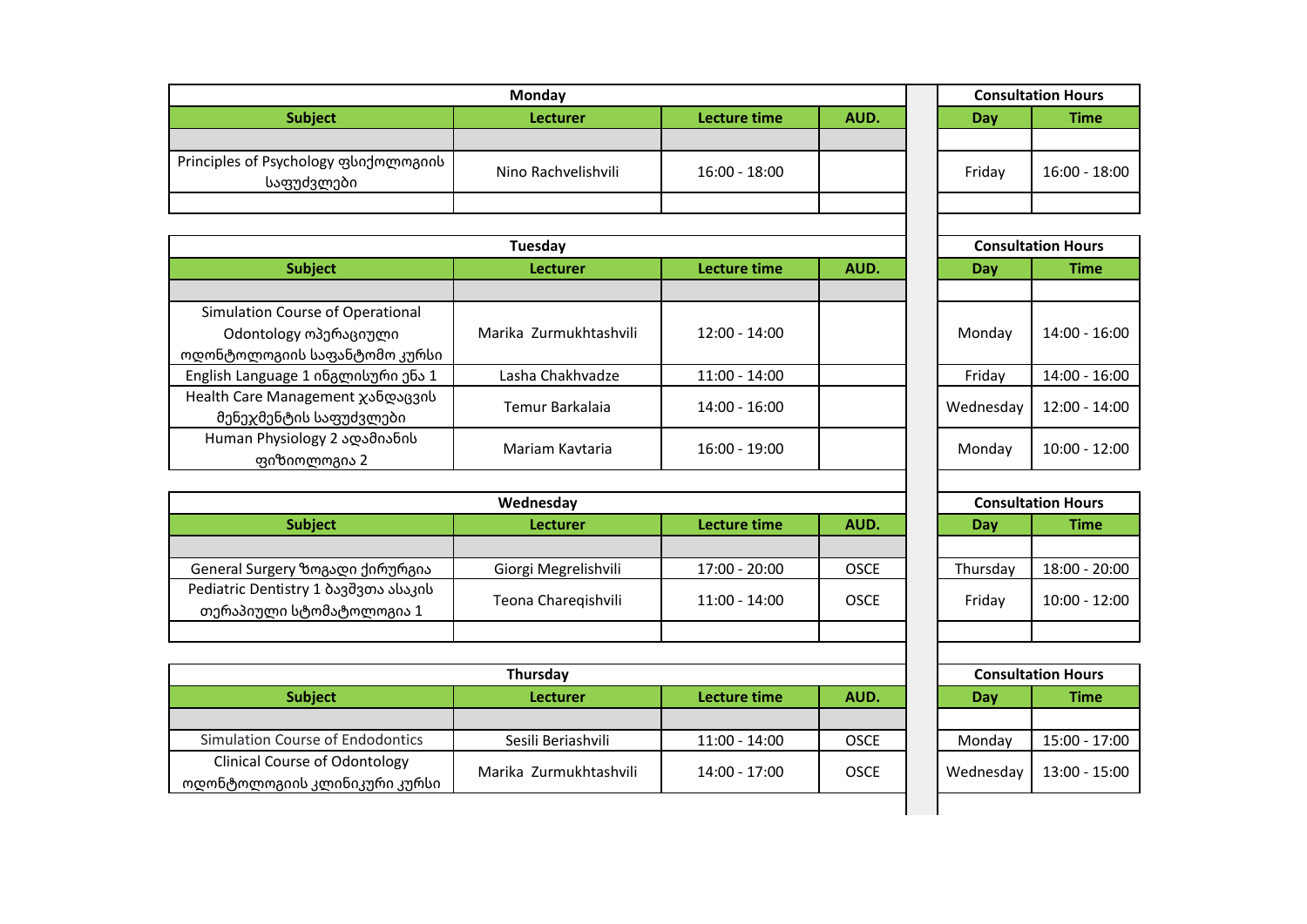| Friday                                   |                      | <b>Consultation Hours</b> |             |  |                           |                 |
|------------------------------------------|----------------------|---------------------------|-------------|--|---------------------------|-----------------|
| <b>Subject</b>                           | <b>Lecturer</b>      | <b>Lecture time</b>       | AUD.        |  | <b>Day</b>                | <b>Time</b>     |
|                                          |                      |                           |             |  |                           |                 |
| Pharmacology ფარმაკოლოგია                | Tatuli Maghlakelidze | 17:00 - 20:00             |             |  | Monday                    | 17:00 - 19:00   |
| Epidemiology, Biomedical Statistics      |                      |                           |             |  |                           |                 |
| ეპიდემიოლოგია, ბიოსამედიცინო             | Giorgi Shengelidze   | 13:00 - 15:00             |             |  | Wednesday                 | 15:00 - 17:00   |
| სტატისტიკა                               |                      |                           |             |  |                           |                 |
| Histology, Cytology, Embriology 2        |                      |                           |             |  |                           |                 |
| ჰისტოლოგია, ციტოლოგია და                 | Shota Kepuladze      | $12:00 - 15:00$           |             |  | Thursday                  | 18:00 - 20:00   |
| ემბრიოლოგია 2                            |                      |                           |             |  |                           |                 |
| Human Physiology 1 ადამიანის             | Elene Shengelia      | $10:00 - 13:00$           |             |  | Wednesday                 | 13:00 - 15:00   |
| ფიზიოლოგია 1                             |                      |                           |             |  |                           |                 |
| Latin Language, Medical Terminology      |                      |                           |             |  |                           |                 |
| ლათინური ენა, სამედიცინო                 | Manana Tsiklauri     | 11:00 - 13:00             |             |  | Saturday                  | 17:00 - 19:00   |
| ტერმინოლოგია                             |                      |                           |             |  |                           |                 |
| Medical Biochemistry 1 სამედიცინო        | Tatia Maghlaperidze  | $11:00 - 14:00$           |             |  | Thursday                  | 18:00 - 20:00   |
| ბიოქიმია 1                               |                      |                           |             |  |                           |                 |
|                                          |                      |                           |             |  |                           |                 |
|                                          | Saturday             |                           |             |  | <b>Consultation Hours</b> |                 |
| <b>Subject</b>                           | Lecturer             | <b>Lecture time</b>       | AUD.        |  | <b>Day</b>                | <b>Time</b>     |
|                                          |                      |                           |             |  |                           |                 |
| Simulation Course of Orthopedic          |                      |                           |             |  |                           |                 |
| Dentistry 1 ორთოპედიული                  | Natalia Kurdadze     | 11:00 - 13:00             | <b>OSCE</b> |  | Friday                    | 17:00 - 19:00   |
| სტომატოლოგიის საფანტომო კურსი 1          |                      |                           |             |  |                           |                 |
|                                          |                      |                           |             |  |                           |                 |
| Propedeutics of Orthopedic Dentistry 2   |                      |                           |             |  |                           |                 |
| ორთოპედიული სტომატოლოგიის                | Natalia Kurdadze     | 14:00 - 16:00             |             |  | Wednesday                 | $11:00 - 13:00$ |
| პროპედევტიკა 2                           |                      |                           |             |  |                           |                 |
| Propedeutics of Internal Disease შინაგან | Lia Trapaidze        | 16:00 - 20:00             | <b>OSCE</b> |  | Saturday                  | 17:00 - 19:00   |
| დაავადებათა პროპედევტიკა                 |                      |                           |             |  |                           |                 |